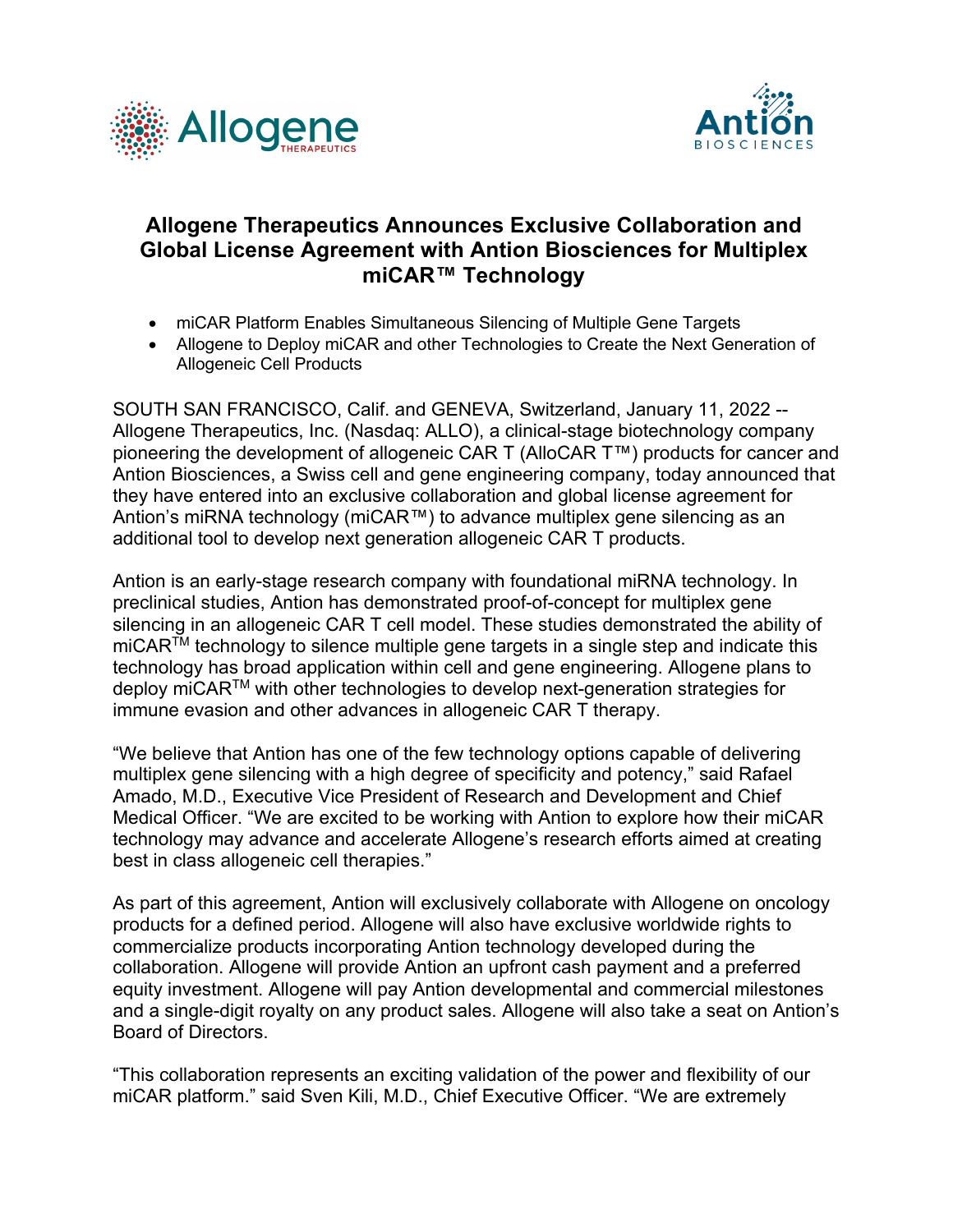enthusiastic to be working with Allogene, as the world leader in Allogeneic CAR T therapies to bring next-generation life changing therapies to patients"

## **About Antion Biosciences**

Antion Biosciences SA is a Swiss cell and gene engineering company developing highly innovative multiplexed allogeneic therapies to cure diseases with significant unmet medical needs through ground-breaking cell engineering. Antion's proprietary Tunable Expression Modulators (TEM) and miCARTM technologies allow efficient, simultaneous multi-gene silencing and gene addition in a single step, enabling the creation of multimodal treatments that have the ability to substantially enhance clinical safety and efficacy. These technologies are developed using a unique Smart Data approach to construct design and optimization, ensuring maximum efficiency. Antion's pipeline is focused on curing challenging cancer and immunotherapy indications with simple, easy to administer cell therapies.

For more information please visit: https://antion.ch/

## **About Allogene Therapeutics**

Allogene Therapeutics, with headquarters in South San Francisco, is a clinical-stage biotechnology company pioneering the development of allogeneic chimeric antigen receptor T cell (AlloCAR T™) products for cancer. Led by a management team with significant experience in cell therapy, Allogene is developing a pipeline of "off-the-shelf" CAR T cell product candidates with the goal of delivering readily available cell therapy on-demand, more reliably, and at greater scale to more patients. For more information, please visit www.allogene.com, and follow @AllogeneTx on Twitter and LinkedIn.

## **Allogene's Cautionary Note on Forward-Looking Statements**

This press release contains forward-looking statements for purposes of the safe harbor provisions of the Private Securities Litigation Reform Act of 1995. The press release may, in some cases, use terms such as "predicts," "believes," "potential," "proposed," "continue," "estimates," "anticipates," "expects," "plans," "intends," "may," "could," "might," "will," "should" or other words that convey uncertainty of future events or outcomes to identify these forward-looking statements. Forward-looking statements include statements regarding intentions, beliefs, projections, outlook, analyses or current expectations concerning, among other things: the ability to progress the research collaboration, Antion's ability to develop a next-generation approach to immune evasion, the ability to develop and manufacture new therapies from Antion technology, and the potential benefits of Antion technology and AlloCAR T therapy. Various factors may cause differences between Allogene's expectations and actual results as discussed in greater detail in Allogene's filings with the SEC, including without limitation in its Form 10-Q for the quarter ended September 30, 2021. Any forwardlooking statements that are made in this press release speak only as of the date of this press release. Allogene assumes no obligation to update the forward-looking statements whether as a result of new information, future events or otherwise, after the date of this press release.